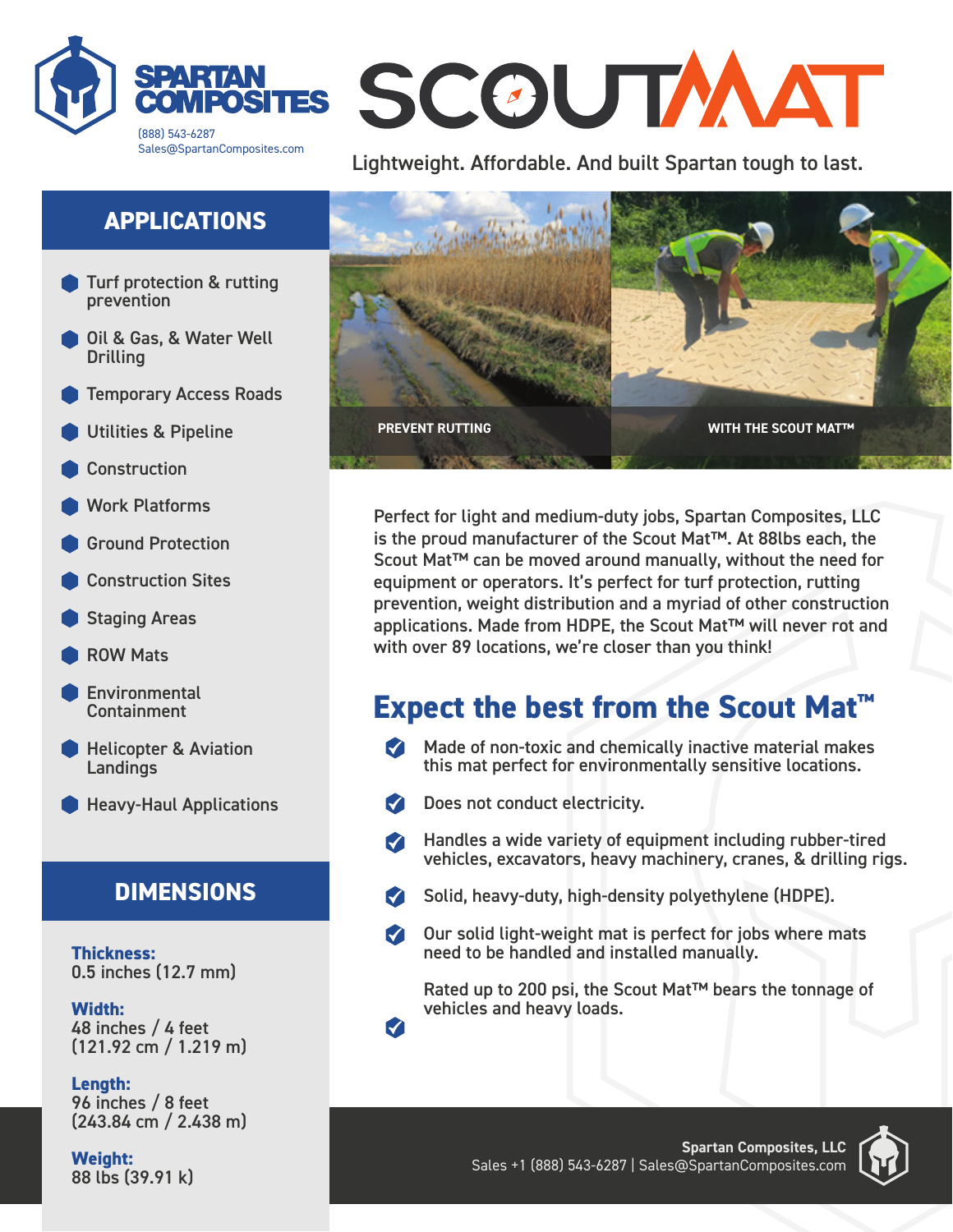

Scout Mat™: The mat every contractor should seriously consider having 20 to 30 of on hand at all times. Useful in almost every situation.

#### **HAVE YOU CONSIDERED COMPOSITE ALTERNATIVES?**

**Transport Quantities:** Flatbed trucks able to haul 48,000 lbs of product can load 510 mats per truck!

**Protection:** Yes

**Transport Quantities:** Yes

**Static Dissipative:** Yes

**Thermal Expansion:** Impact modifiers added

#### **Warranty:**

1-year warranty with a field life of 10-years when used as recommended





## **Scout Mat™ Options:**

- 2-way & 4-way connectors—Best drop-in connectors in the industry. Easy to use and built Spartan tough with stainless steel to last.
- Traction—Raised nubs for efficient traction and mud dispersal; reversible pedestrian surface.
- Colors Available—Standard Tan, great for reducing heat, which decreases likelihood of killing grass and vegetation. Black for recycled HD Polyethylene. Choice of colors for virgin HD Polyethylene.
- **Branding–Become a distributor and/or create custom logos or** branding for industry recognition.

## **Scout Mat™ Tread Patterns:**

Rugged & Pedestrian–Standard mats come configured with a rugged tread on one side, and pedestrian tread on the reverse side.

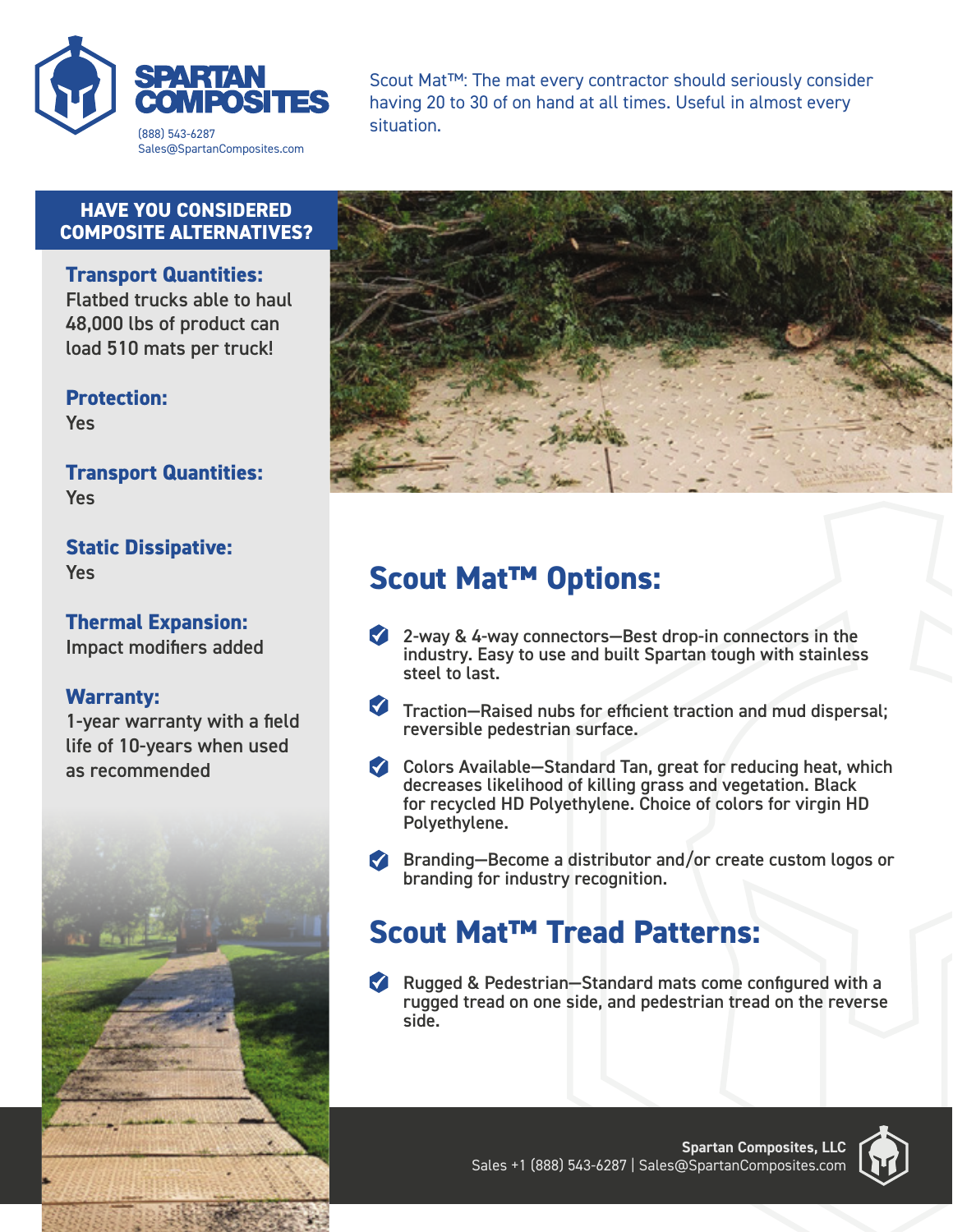

# **CUSTOMER TESTIMONIAL**

The Scout Mats™ are working great. In the past we've had to wait for the ground to dry, and wait for nicer weather to do our work. **Sometimes we'd have to put jobs off for weeks, but not anymore.**

The Sc<br>dry, ar<br>Using<br>to the<br>forth.<br>sloppir Using the mats is also **easier on our equipment**. We can get the dump truck closer to the excavator, so there is less wear on the undercarriage from tracking back and forth. **We're no longer wasting time** getting the truck stuck and the excavator isn't slopping through mud. The employees aren't all muddy either—almost gets rid of the need to constantly clean your boots.

**c** of the<br>**e** lay<br>**e** used<br>**c** a joke.<br>**s** a lot Customers often think we're going to make a mess of their yard but when we lay these Scout Mats™ down **it makes everything so much cleaner and better.** We used to spend at least a half day and sometimes days on restoration, now it's almost a joke. There is almost no need for top soil, grass seed, and straw. **These mats save us a lot of time and expense.**



Using ScoutMat™ protects your equipment and the turf for minimal wear, tear and cleanup when your project is done.